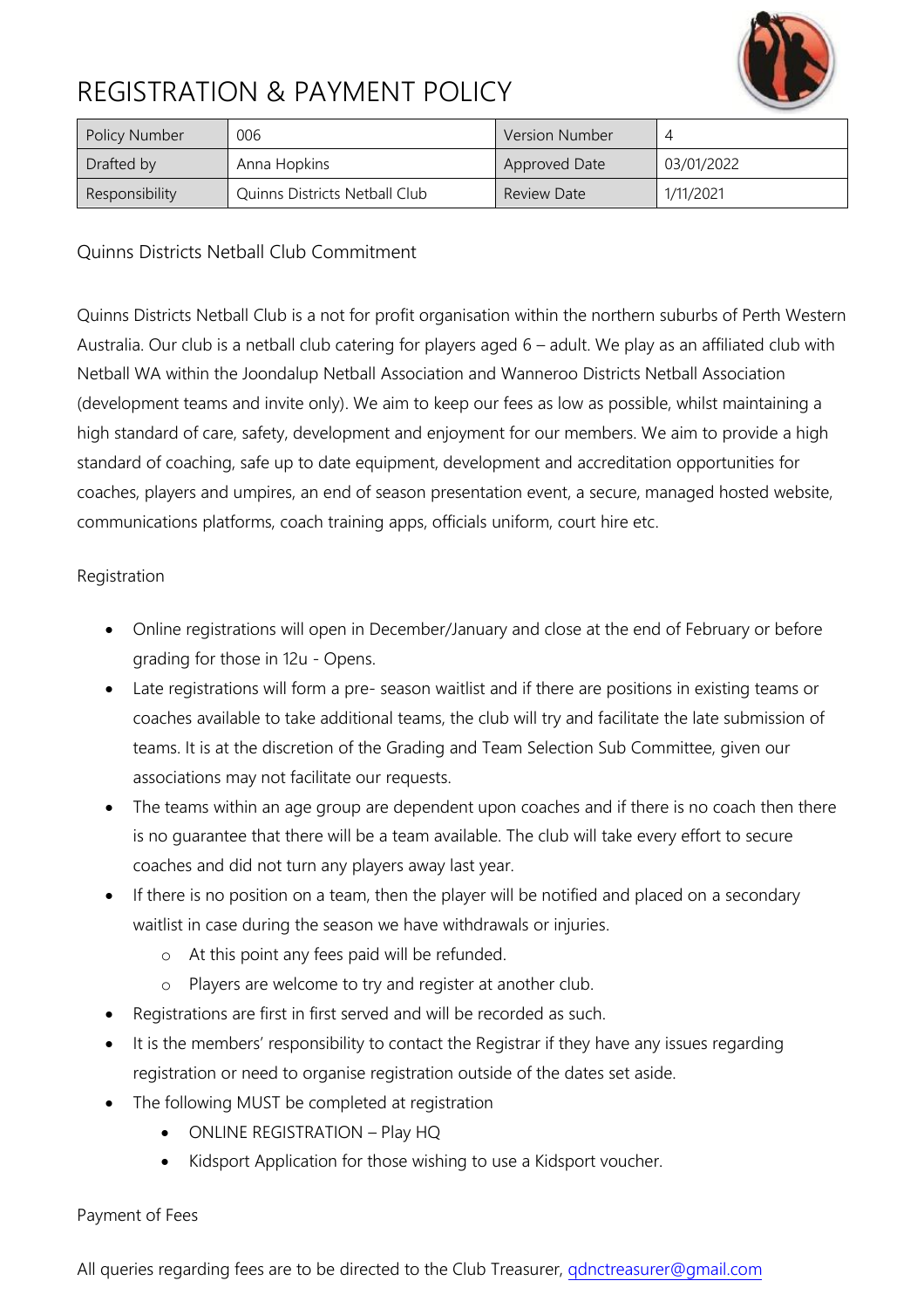Fees are reviewed and set each year and are based upon the following factors –

- Fees payable to the relevant association which is divided into 2 parts.
- Joondalup Netball Association or Wanneroo Districts Netball Association fees
- NETBALL WA fees

The balance remains with QDNC for costs at club level as mentioned above. These funds are used to continue to provide our players and members the best of opportunities at club level.

A new optional fundraising levy has been introduced for 2021 onwards. This option will appear within PlsyHQ registration and is for those who do not wish to contribute to fundraising initiatives. All players are encouraged to participate in Fundraising for the club. Our events will be published at various stages through the year and they often provide an opportunity for players and parents to network with others in the club and to give back to our volunteer-run club. If you do not feel you will be able to participate and contribute to our fundraising initiatives, please tick the fundraising levy and you will be charged an additional \$40 fees at registration.

# PAYMENT OF FEES

# ALL FEES ARE TO BE PAID ONLINE WITH REGISTRATION

Registration Fees are to be paid in full online. If you are not in a position to pay your fees in full, you will need to contact the club Treasurer to discuss your needs and the matter will be taken to the Executive Committee to consider.

Uniforms are to be paid in full online through Mecca Sports Joondalup, or in store. Dependent on members choice of uniform there may be order due dates put in place by Mecca Sports to allow for manufacturing times prior to the season starting. It is advised to organize uniform as soon as your child has secured a place in a team as there can be 5 weeks waiting time if uniform needs to be ordered in.

# **NEXIDSPORT**

Quinns Districts Netball Club continue to offer KIDSPORT. This is a local government scheme where clubs receive \$150 per child funding for eligible players. All information is available at the City of Wanneroo website. Please note that the amount may change year to year.

In the case that you intend to apply for KIDSPORT you will be required to do the following –

- 1. Complete a KIDSPORT online application with your applicable council
- 2. Complete club registration online tick the KIDSPORT box and let the club know when you have received your KIDSPORT code and information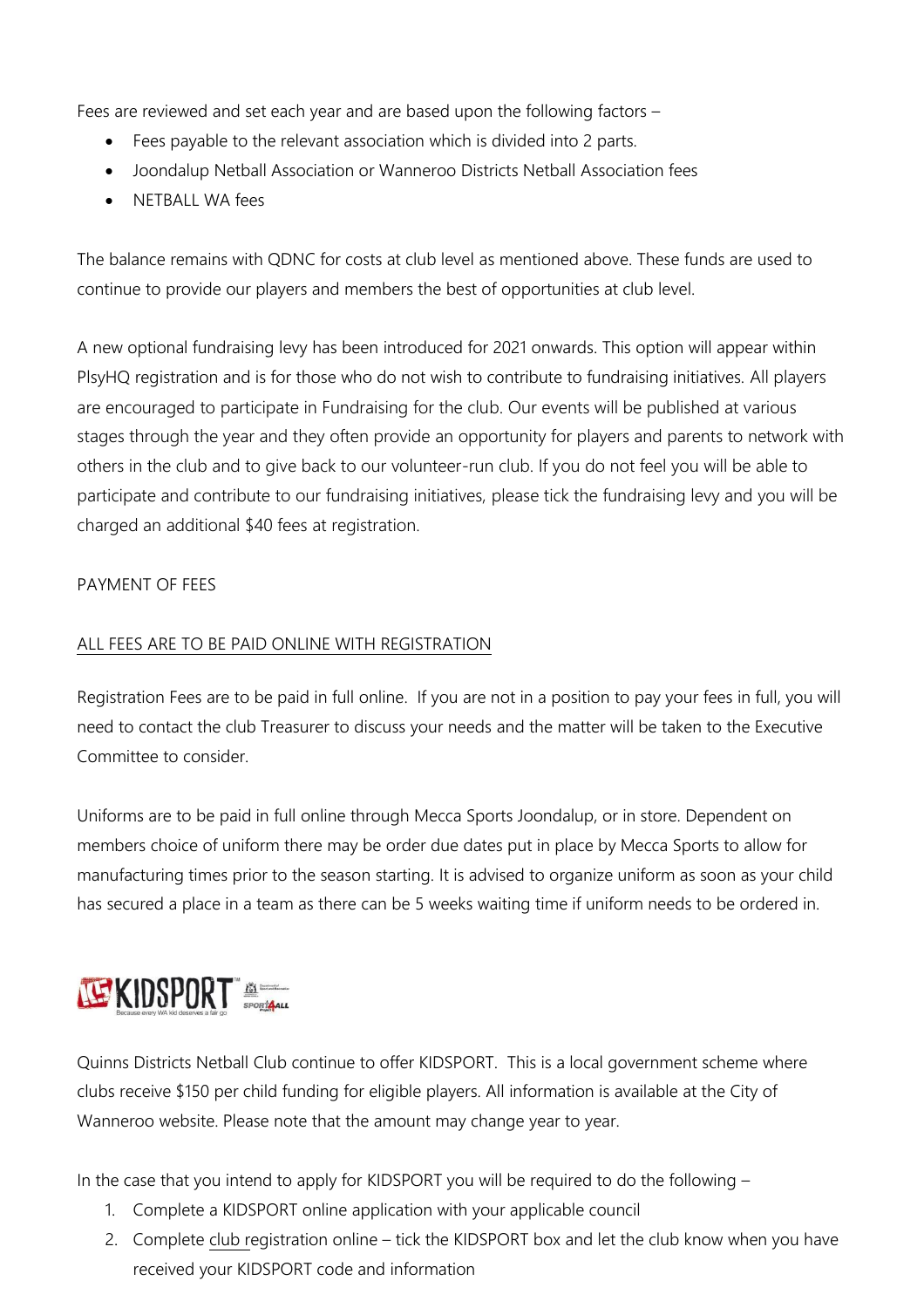When completing the online registration, you will be required to pay for any uniforms and the balance of fees to the club. In the event that the KIDSPORT application is not accepted then QDNC will invoice the member for any outstanding funds. Please note that in this instance the player will NOT be allowed to play until the invoice has been paid or alternative arrangements are made with the Treasurer.

#### Payment Options

We accept Card Payments only as all payments are now online.

#### Credit Cards

We accept MasterCard and Visa cards for payments. All payments made with these cards will incur a fixed charge of \$0.31 and a surcharge of 1.78% per transaction. We can not accept DINERS or AMERICAN EXPRESS.

(For example – Total Fees \$290 = \$5.48 will be added to your account.)

Please note: These card costs are provided by Netball WA and may change from year to year

#### Withdrawing a Registration

We understand that there are occasions when a member needs to withdraw from the club. It is important to recognize that the club basis early season costs including equipment, umpire payments etc based on initial team numbers. Whilst we are keen to accommodate most scenarios, in order to cover costs we require a deposit which is nonrefundable. The process for withdrawals will be as follows.

- QDNC has introduced a \$50/player NON REFUNDABLE DEPOSIT .
- In the event that QDNC cannot provide a team for your player a full refund including all fees/deposits will be refunded in a timely manner.
- For withdrawals prior to season start (including injury, financial, community and public health orders), only the QDNC club element of fees are guaranteed to be refunded less the \$50 deposit.
- The club will endeavour to claim the fees paid to JNA and Netball WA back on behalf of the member. Those associations and bodies do have their own refund policies which can change from time to time, and this may affect our ability to obtain the refund given the club does not transact payment to these entities through the registration payment system. There is no guarantee to the length of time or the % of fees refundable, but at present, the association policy is refunds prior to season start will be honored.
- Refunds after season has started will be assessed individually, but association and Netball WA fees are unlikely to be refunded.
- Net Set Go Players If a pack has been mailed by Netball WA, this cost will not be refunded to member.
- Uniform is NOT refundable by the club in any circumstance, but the club has a buy and sell facebook page that is popular with members.